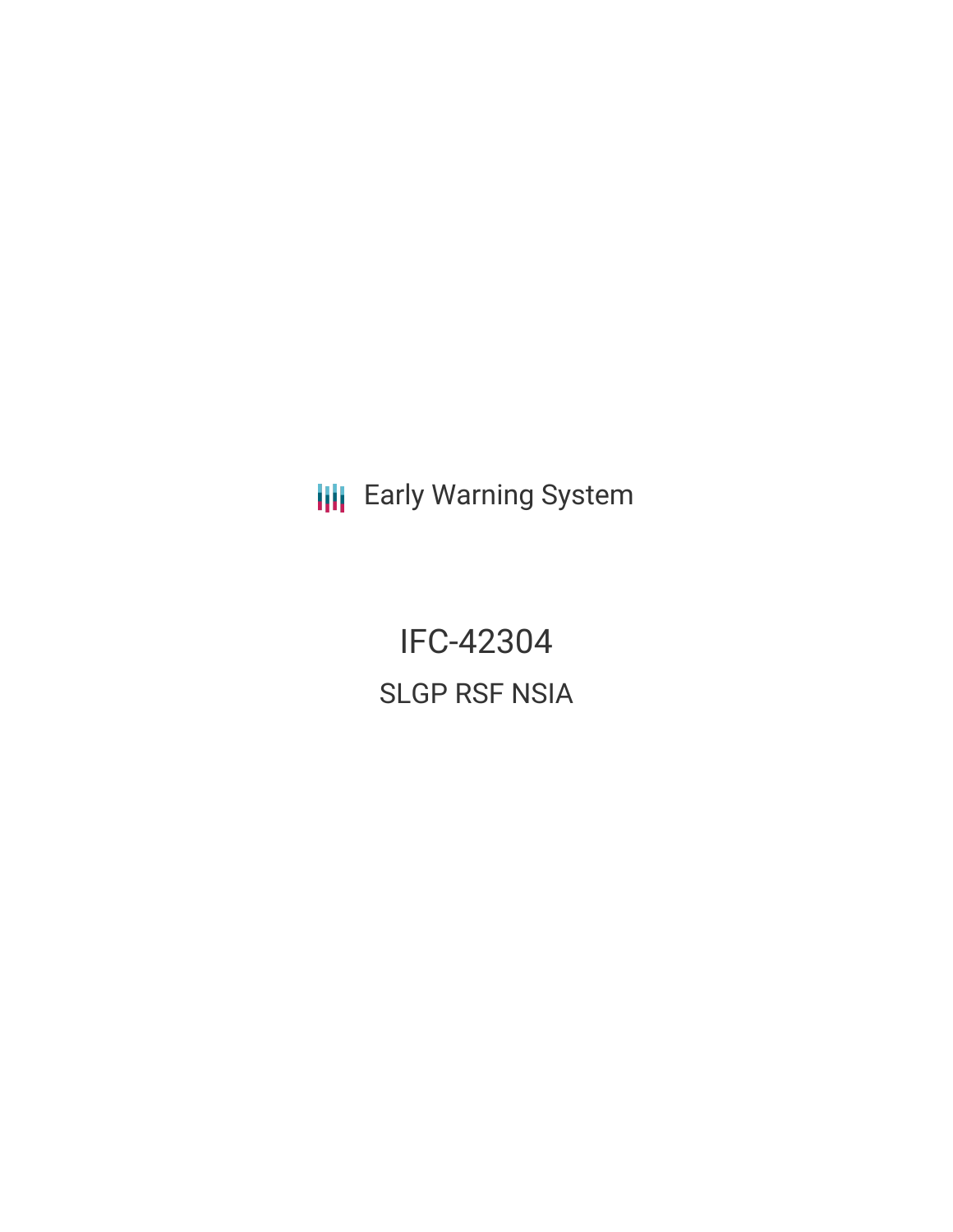# **Quick Facts**

₩

| <b>Countries</b>               | Benin, Guinea, Ivory Coast, Senegal, Togo |
|--------------------------------|-------------------------------------------|
| <b>Financial Institutions</b>  | International Finance Corporation (IFC)   |
| <b>Status</b>                  | Proposed                                  |
| <b>Bank Risk Rating</b>        | FI.                                       |
| <b>Voting Date</b>             | 2019-06-14                                |
| <b>Borrower</b>                | NSIA Bangue SME RSF                       |
| <b>Sectors</b>                 | Finance                                   |
| <b>Ring Fence</b>              | <b>Small &amp; Medium Enterprises</b>     |
| <b>Investment Type(s)</b>      | Loan                                      |
| <b>Investment Amount (USD)</b> | $$25.76$ million                          |
| <b>Project Cost (USD)</b>      | $$51.53$ million                          |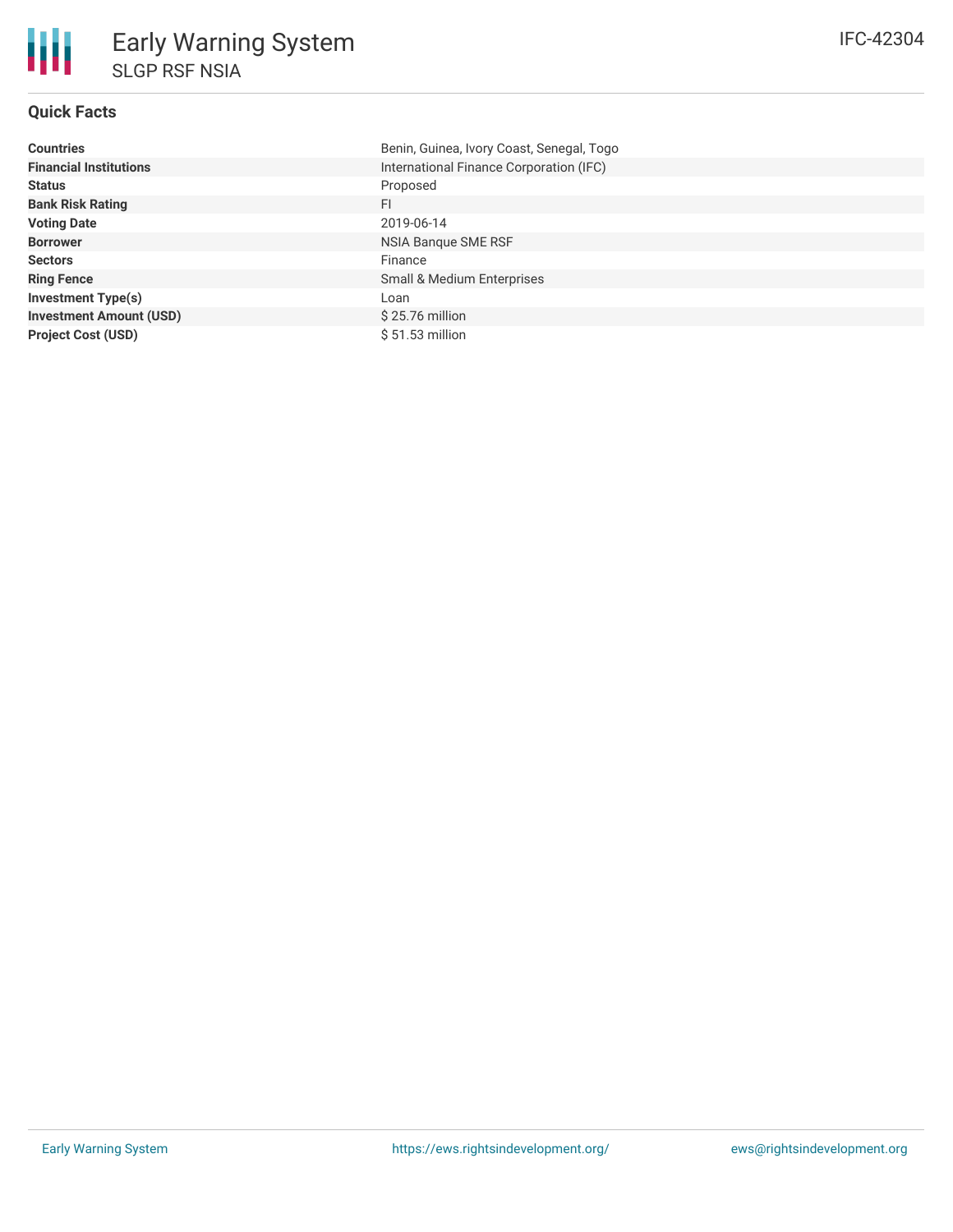

# **Project Description**

According to bank documnets, the proposed project entails the provision of a Risk Sharing Facility for a consideration of up to EUR 23 million to 3 NSIA Banque subsidiaries operating in five countries – Côte d'Ivoire, Benin, Togo, Senegal and Guinea. The RSF will provide 50% credit risk coverage on a maximum SME loan portfolio of EUR 46 million.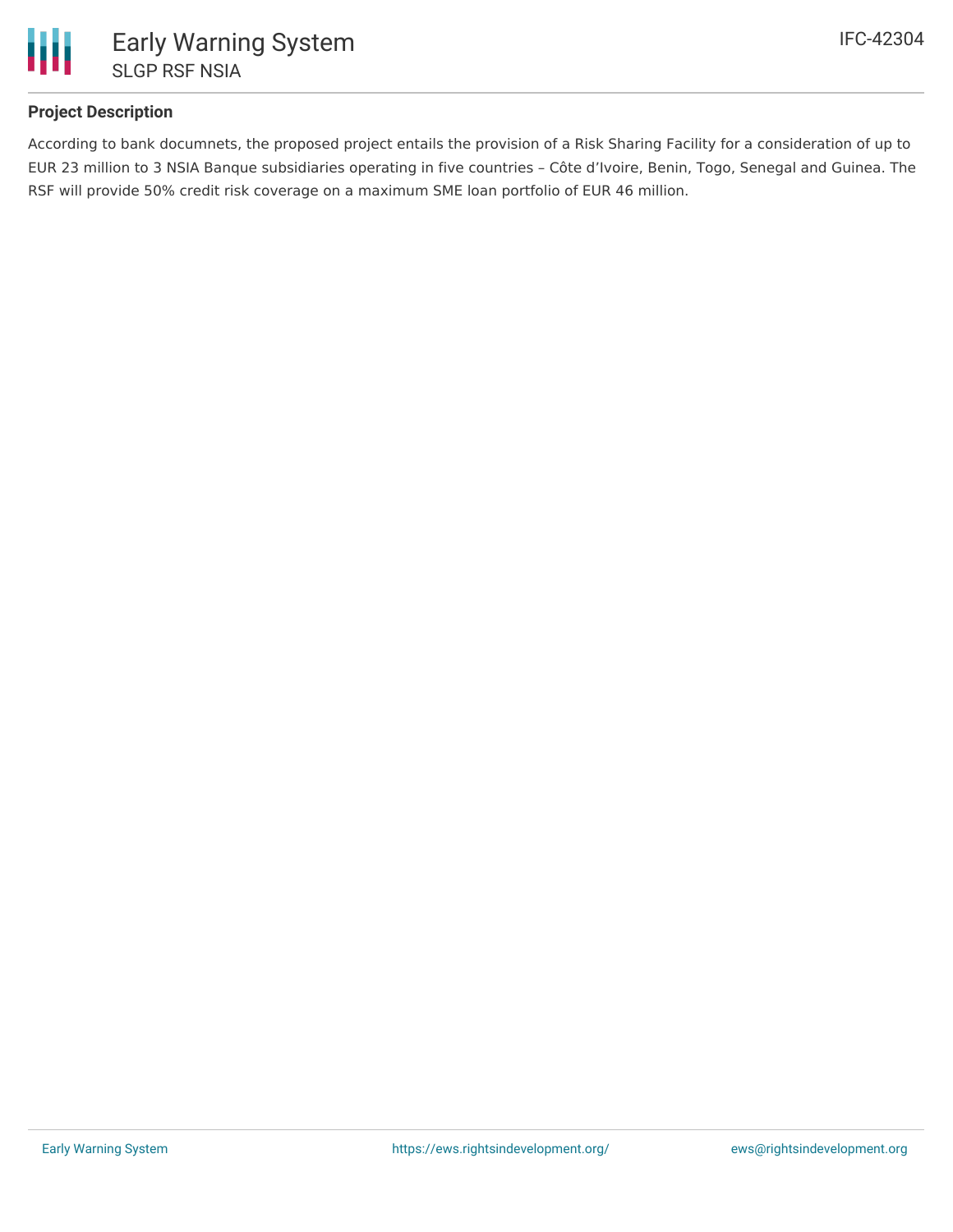## **Investment Description**

• International Finance Corporation (IFC)

IFC's investment is in the form of a risk sharing facility for up to Euro 23 million, which will provide 50% credit risk coverage on a portfolio of eligible SMEs originated by NSIA Banque Côte d'Ivoire, NSIA Banque Benin and NSIA Banque Guinea. The project is part of IFC's Small Loan Guarantee Program which provides risk sharing instruments to client banks looking to expand SME lending in difficult to serve markets. The Project will also be potentially supported by the Global SME Finance Facility, a partnership with the UK Department for International Development and the Government of the Netherlands, should NSIA achieve significant growth in lending to climate-smart SMEs. In addition, the Project is also likely to be supported by the Women Entrepreneurs Finance Initiative ("We-Fi Facility") should NSIA achieve significant growth in lending to women-owned SMEs.

### **Financial Intermediary**

Financial Intermediary: A commercial bank or financial institution that receives funds from a development bank. A financial intermediary then lends these funds to their clients (private actors) in the form of loans, bonds, guarantees and equity shares. Financial intermediaries include insurance, pension and equity funds. The direct financial relationship is between the development bank and the financial intermediary.

NSIA [Banque](file:///actor/4080/) SME RSF (Financial Intermediary) **is owned by** Manzi [Finances](file:///actor/4075/) (Parent Company)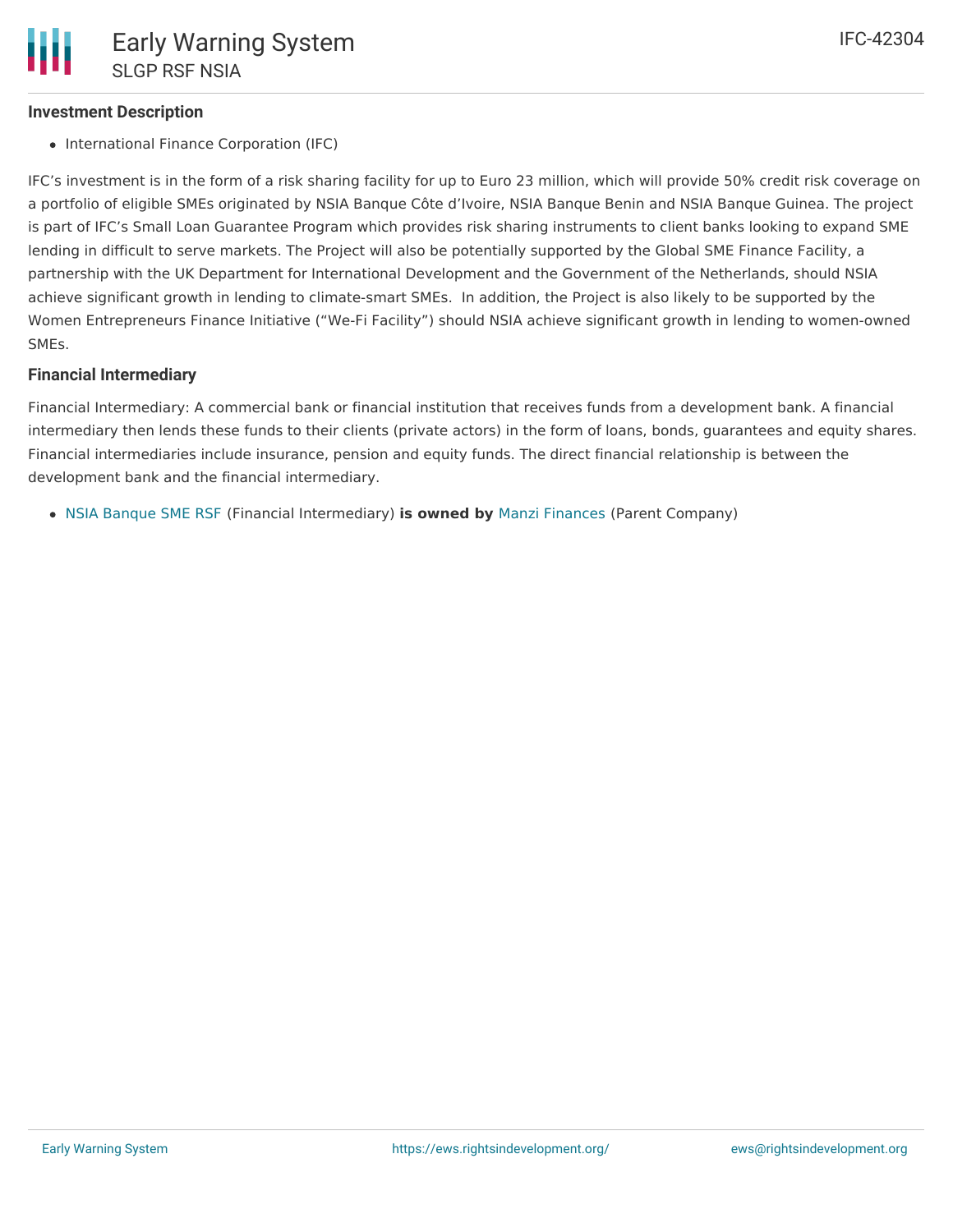# **Private Actor Relationship**

There is often limited information publicly available about what development banks are funding through financial intermediaries. In 2021, the Early Warning System partnered with Oxfam International to incorporate information on high-risk projects being funded by financial intermediaries receiving funding from the International Finance Corporation (IFC) and the Dutch Development Bank (FMO).

The information listed below describes the relationship between the different private actors linked to high-risk sectors and subprojects of IFC and FMO's financial intermediary investments and/or the financial intermediary's parent companies made from 2017 through 2020, including any associated ring fences.

The database, however, does not explicitly or implicitly imply that IFC or FMO have material exposure to or are contractually or legally accountable to the sub-projects financed by their financial intermediaries or the financial intermediary's parent companies. It only shows a seemingly financial relationship among the different private actors, the financial intermediaries, and IFC or FMO.

## **Private Actors Description**

The NSIA Group is a regional financial services group founded in 1995 by Mr. Jean Kacou Diagou, an Ivorian businessman and insurance specialist. The Group currently has a footprint in 12 countries in West and Central Africa, and is headquartered in Abidjan, Côte d'Ivoire. NSIA comprises several affiliates offering insurance, banking, corporate finance and real estate services, with the insurance and banking divisions being the largest of the Group. The banking division consists of 3 banks, namely NSIA Banque Côte d'Ivoire, NSIA Banque Benin, which has branches in Côte d'Ivoire, Togo and Senegal, and NSIA Banque Guinea.

NSIA Participations is the holding company controlling most subsidiaries of the Group. NSIA Participations drives the Group strategy and provides oversight to the entire NSIA network. In 2015, the National Bank of Canada (NBC) completed the acquisition of a minority stake (22%) in NSIA Participations. In 2017, Swiss Re acquired 29% stake in Manzi Finance, the majority shareholder of NSIA Participations.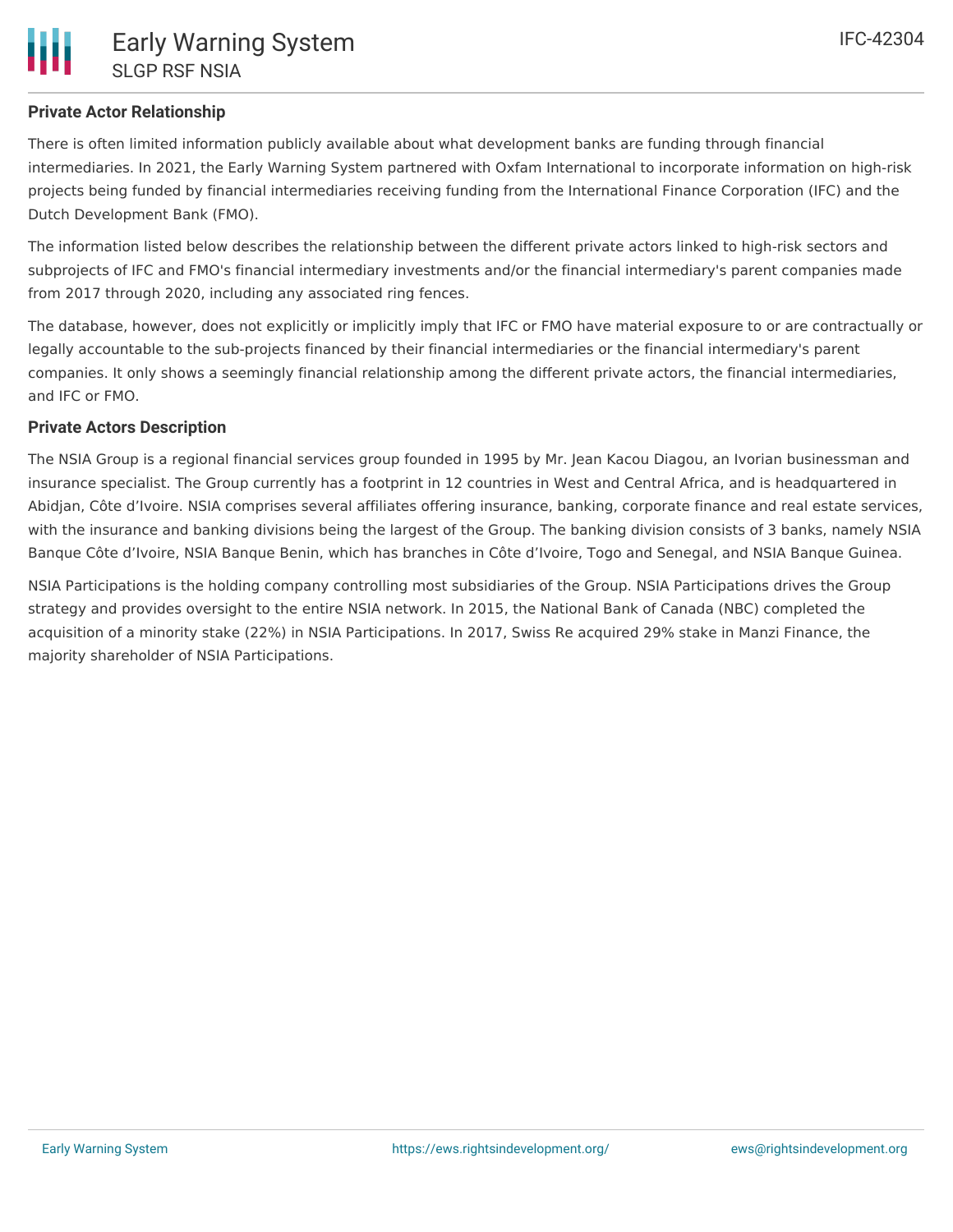| <b>Private Actor 1</b>             | <b>Private Actor</b><br>1 Role | <b>Private Actor</b><br>1 Sector | <b>Relation</b> | <b>Private Actor 2</b>                              | <b>Private Actor</b><br>2 Role | <b>Private Actor</b><br>2 Sector |
|------------------------------------|--------------------------------|----------------------------------|-----------------|-----------------------------------------------------|--------------------------------|----------------------------------|
|                                    |                                |                                  |                 | <b>NSIA Group</b>                                   | Client                         |                                  |
| <b>Eranove Group</b>               | Parent<br>Company              | Energy                           | owns            | Kekeli CCGT Plant (65MW)                            | Client                         | Energy                           |
| Ivory Coast Electricity<br>Company | Parent<br>Company              | Energy                           | owns            | Ivory Coast Electricity Company Refinancing<br>2019 | Client                         | Energy                           |
| <b>Manzi Finances</b>              | Investor                       | Finance                          | invests<br>in   | Ci-Energies                                         | Parent<br>Company              | Energy                           |
| <b>Manzi Finances</b>              | Investor                       | Finance                          | invests<br>in   | Eranove Group                                       | Parent<br>Company              | Energy                           |
| <b>Manzi Finances</b>              | Investor                       | Finance                          | invests<br>in   | Ivorian Refining Company                            | Parent<br>Company              | Mining                           |
| <b>Manzi Finances</b>              | Investor                       | Finance                          | invests<br>in   | Ivory Coast Electricity Company                     | Parent<br>Company              | Energy                           |
| <b>Manzi Finances</b>              | Investor                       | Finance                          | invests<br>in   | Ivory Coast Electricity Company Refinancing<br>2019 | Client                         | Energy                           |
| <b>Manzi Finances</b>              | Investor                       | Finance                          | invests<br>in   | Kekeli CCGT Plant (65MW)                            | Client                         | Energy                           |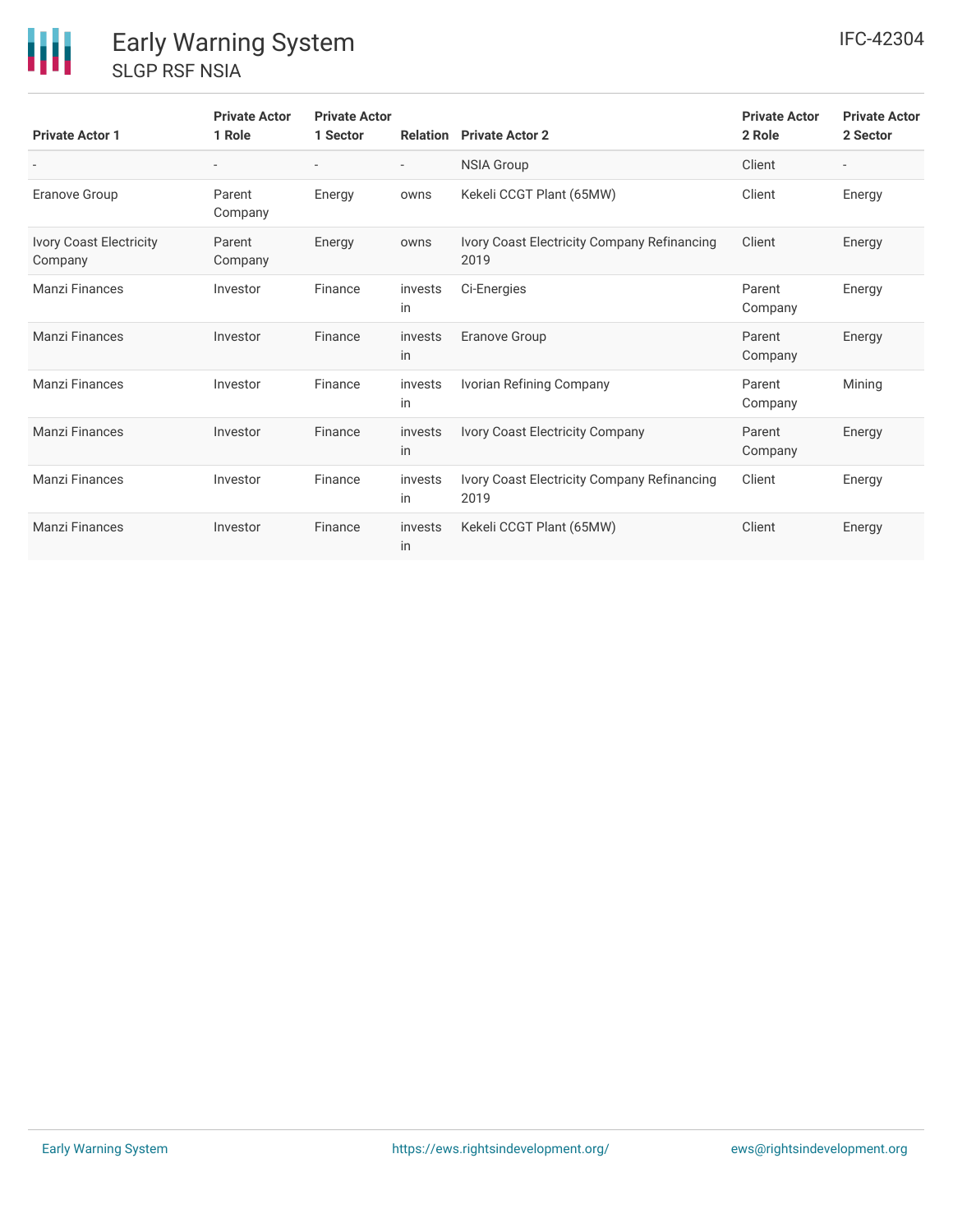## **Contact Information**

NSIA Group Leonce Yace Managing Director [leonce.yace@groupensia.com](mailto:leonce.yace@groupensia.com)

### **ACCOUNTABILITY MECHANISM OF IFC**

The Compliance Advisor Ombudsman (CAO) is the independent complaint mechanism and fact-finding body for people who believe they are likely to be, or have been, adversely affected by an IFC or MIGA- financed project. If you submit a complaint to the CAO, they may assist you in resolving a dispute with the company and/or investigate to assess whether the IFC is following its own policies and procedures for preventing harm to people or the environment. If you want to submit a complaint electronically, you can email the CAO at CAO@worldbankgroup.org. You can learn more about the CAO and how to file a complaint at http://www.cao-ombudsman.org/